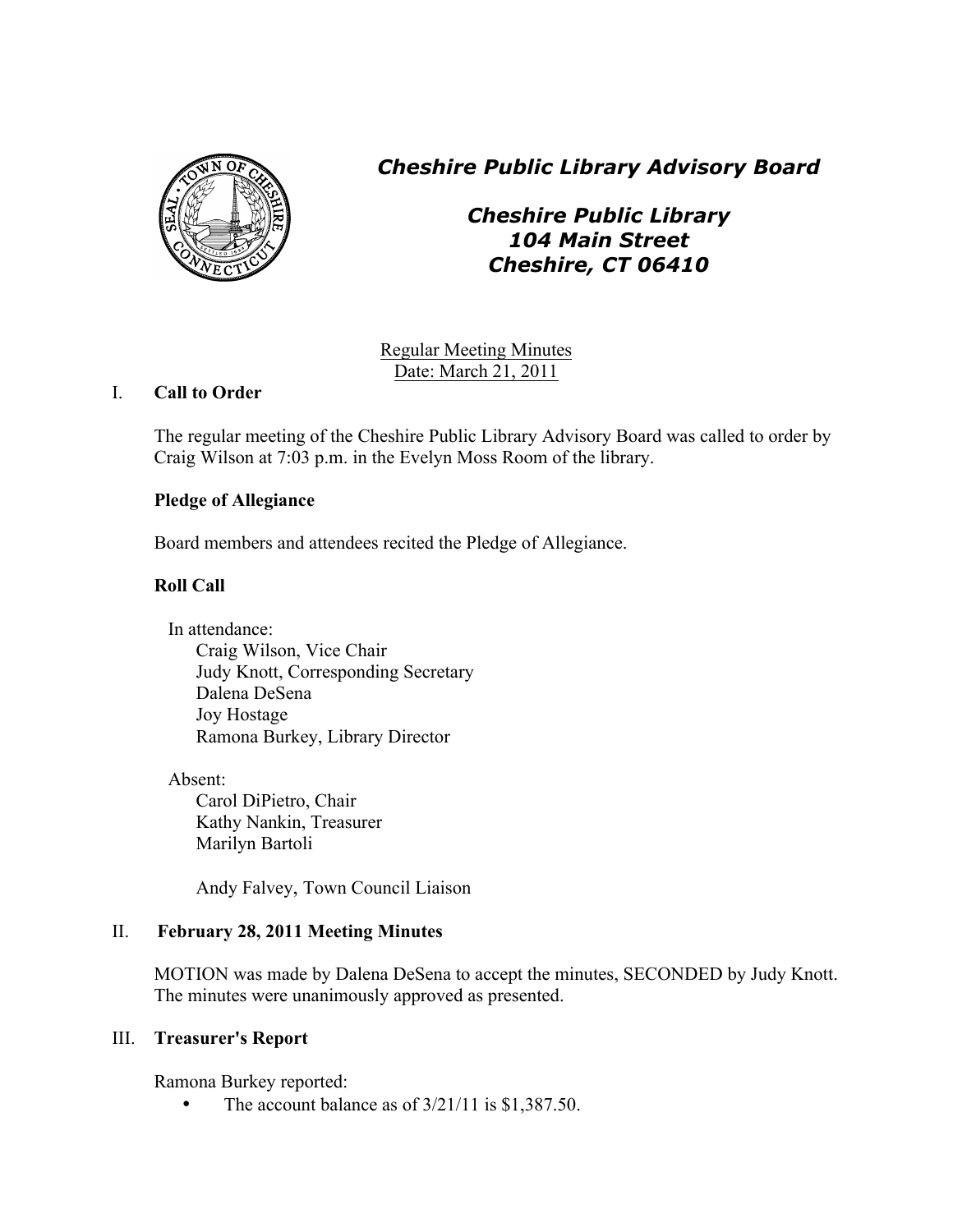#### IV. **Reports of Committees**

- 1. School-Library Partnership Ramona Burkey reported:
	- February 2011: Very busy month, especially during February school vacation week.
	- April 2011: Lots of children's programming is planned during April school vacation week.
	- The Children's Librarians are currently planning the Summer Reading Program.
	- As part of their outreach program, the Children's Librarians will be visiting elementary schools to discuss the upcoming Summer Reading Program.
- 2. Funding Resources (Mr. Wilson) Mr. Wilson has no report from the committee. Mrs. Hostage reported that the Cheshire Women's Club will include the Library in this year's gift giving program.
- 3. Marketing Plan: (Mr. Wilson)

Mrs. Burkey distributed the first draft of a marketing plan. Mr. Wilson asked the Library Board members to review the draft. Mrs. Burkey would appreciate input from the Board members about the draft plan.

#### V. **Communications**

Mrs. Hostage reported:

- Mrs. DiPietro would be returning to Cheshire tomorrow.
- Per Mary Fritz (CT State Representative), the Cheshire Public Library \$50,000 state grant has been added to the March 25, 2011 agenda for consideration by the CT State Bond Commission.
- Mrs. Hostage was invited to participate in a *People to People* trip to Jordan.

#### VI. **Report of the Chair –** Mr. Wilson

No report from Mr. Wilson other than to notify the Board that he cannot attend the Library Board meeting in June.

#### VII. **Report of the Library Director –** Ramona Burkey

See attached report.

**Technology:** We continue to work with FrediB Design on our new website, which should debut this spring. The website design looks good and is very user friendly.

**Programs and Services:** Libraries across the state are reporting drops in circulation for this past February, in part due to the bad weather the first week of that month. Our circulation was more than 8% lower than that of February 2010. However, our loans of downloadable materials increased by 33%. Mrs. Burkey hosted a "Home Energy Basics" workshop at the library on the evening of Monday 3/14, where thirty attendees learned the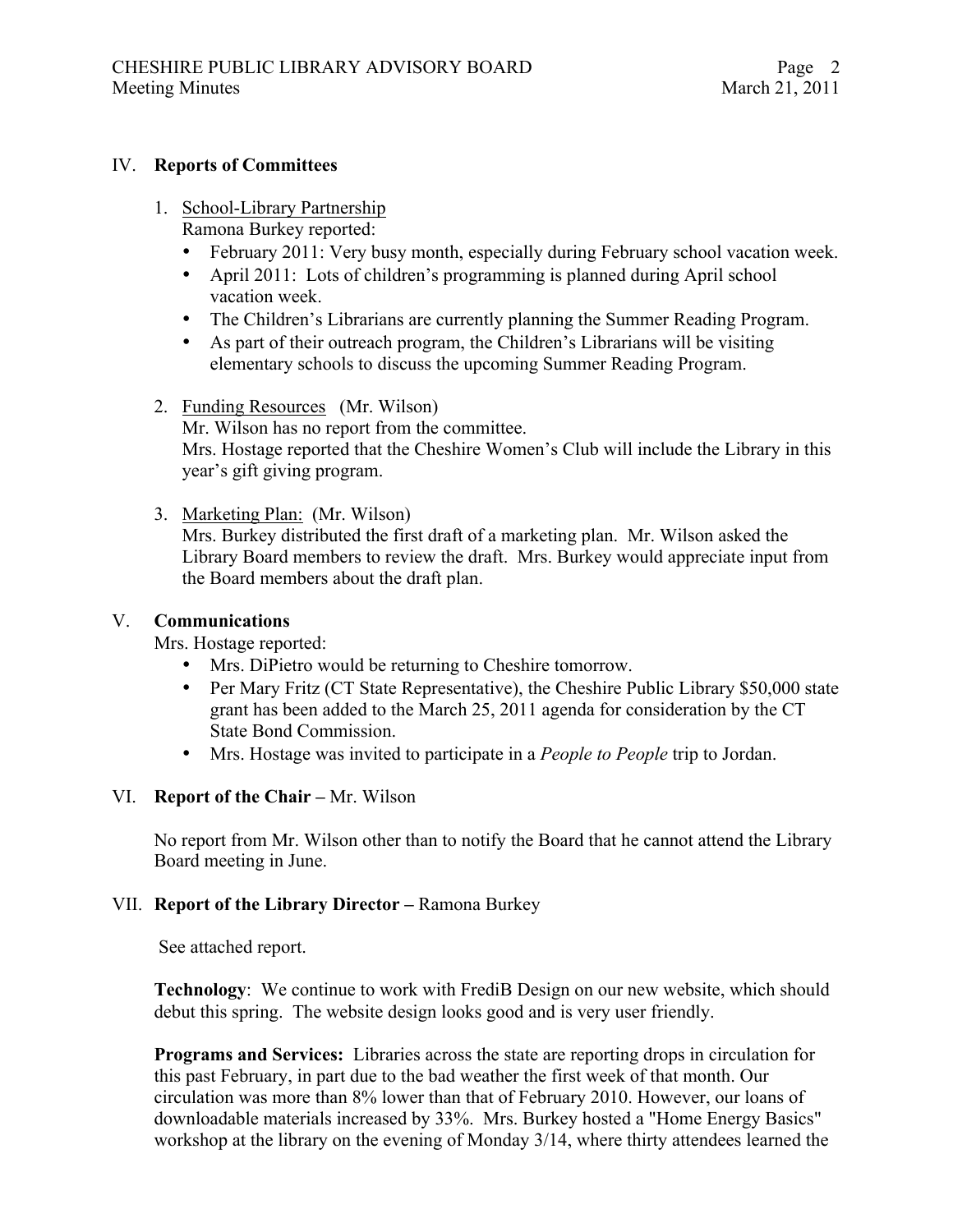basics of saving energy (and money) by sealing and insulating their homes and upgrading non-energy efficient appliances. Attendees could sign up for an in-home Home Energy Solutions audit that evening. A follow-up workshop for those who had the Home Energy Solutions visit will be held on Monday, 4/11 at 7:00 p.m. Ninety people attended bluegrass artist Phil Rosenthal performance on 3/20 (Sunday Showcase series). We will present *"Homeowner Organic Lawn Care"* on Monday, 3/ 28 and "*Genealogy: Searching Historic Newspapers Online*" on 3/29. Mary Dattilo and her husband Joseph, who have published the novel *Time's Edge*, will present an author talk and book-signing on Thursday, 3/31. The Friends of the Library are currently in the midst of their annual membership drive. The Friends' Spring Book Sale will be held from April 7-9 in the Mary Baldwin Room. Preview Night for *Friends members only* will be on Wednesday, 4/6 at 6:30 p.m., with membership available at the door.

Upcoming April Programs: *"When Johnny Comes Marching Home: a Civil War Book Discussion Series* begins on Monday, 4/11 with *The Coming Fury* by Bruce Catton. This year is the 150th anniversary of the beginning of the Civil War. *"How to Be a Master Gardener"* will be presented on 4/12, and "Adopt a Bluebird" on 4/13. More Earth Month programs will be held later in April. An Author Talk and Book Signing: Matthew Bartlett, author of *The Gettysburg Chronicles*, will be held on 4/14. April's Sunday Showcase concert (4/17) will feature classical guitarist Neal Fitzpatrick. April Vacation Week programs will include *"Opera Works,"* Energy Science Workshops, and Magician Chick Kelman, with additional Earth Month programming held during that week as well.

The library has registered for a table at the April 30th Home, Garden and Business Expo, which is presented each year by the Cheshire Chamber of Commerce; any library board members who would like to help staff the table are welcome to join us. Many more April programs are listed on our website at cheshirelibrary.org.

The Library received an e-mail from Robbie Bryan, a film producer, who wanted to learn more about the Cheshire Anime Club. He visited the Club last Friday to get ideas for a movie he is producing, about the psyche of teens interested in Anime.

**Personnel:** Library staff recognized several coworkers with more than 20 years of service at an after-hours dinner on Friday, 3/11, including one retiree (Library Page Joy Deegan, 13 years of service) The bargaining unit contract was signed on Tuesday, March 1.

**Budget:** Mrs. Burkey distributed a copy of the budget presentation given to Town Council members. Deputy Director Deborah Rutter and Mrs. Burkey presented our budget request on Tuesday, 3/15. The Town Manager's recommended budget to the Town Council includes no large cuts to personnel or other operating costs. CT State Library administration has proposed an alternative budget to that set forth by Governor Malloy; the new proposal restores most funding to Connecticard, and all funding to Connecticar, by reducing other line items of the State Library budget to meet the bottom line budget figure proposed by the Governor. Mrs. Burkey emailed State Senators Len Suzio and Joe Markley, who serve on the Appropriations Committee, urging them to support the alternative budget, since the Governor's proposed cuts to Connecticar and Connecticard would be devastating to our library (and to all others in the state). Mrs. Burkey will be